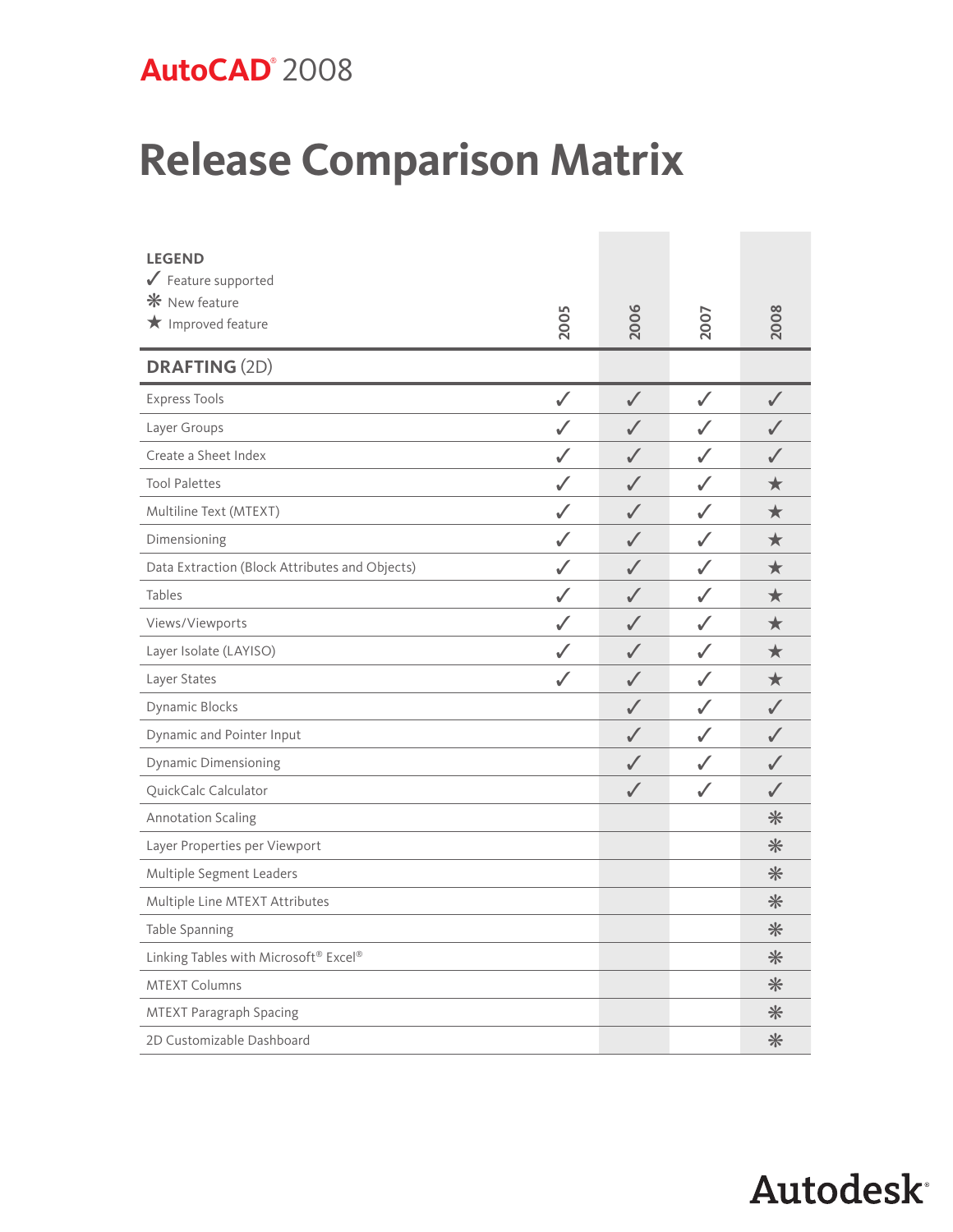| <b>LEGEND</b><br>Feature supported<br><b><math>*</math></b> New feature<br>$\bigstar$ Improved feature | 2005         | 2006         | 2007         | 2008         |
|--------------------------------------------------------------------------------------------------------|--------------|--------------|--------------|--------------|
| <b>CONCEPTUAL DESIGN (3D)</b>                                                                          |              |              |              |              |
| Solids-Create and Edit                                                                                 | $\checkmark$ | $\checkmark$ | $\checkmark$ | $\checkmark$ |
| Real-Time Feedback While Modeling                                                                      |              |              | ✓            |              |
| Helix                                                                                                  |              |              | $\checkmark$ |              |
| Sweeps and Lofts                                                                                       |              |              | ✓            |              |
| Face, Edge, Vertex Manipulation                                                                        |              |              | $\checkmark$ |              |
| Dynamic User Coordinate System (UCS)                                                                   |              |              | ✓            |              |
| Work in Perspective View                                                                               |              |              | ✓            | ✓            |
| Section Planes/Cuts                                                                                    |              |              | ✓            |              |
| Flatten 3D Geometry into 2D                                                                            |              |              | ✓            | ✓            |
| Interference Checking                                                                                  |              |              | $\checkmark$ |              |
| Walk-Through Navigation                                                                                |              |              | $\checkmark$ |              |
|                                                                                                        |              |              |              |              |
| <b>PRESENTATIONS</b>                                                                                   |              |              |              |              |
| Photo-Real Rendering                                                                                   | $\checkmark$ | $\checkmark$ | $\checkmark$ | $\checkmark$ |
| Lights (Photometric)                                                                                   | $\checkmark$ | $\checkmark$ | $\checkmark$ | ★            |
| Materials                                                                                              |              | $\checkmark$ | $\checkmark$ | ★            |
| Entourage                                                                                              | $\checkmark$ | $\checkmark$ |              | $*$          |
| Cameras                                                                                                |              |              | $\checkmark$ | ✓            |
| Display Modes (Visual Styles, Transparency, Edge Effects)                                              |              |              |              | $\sqrt{2}$   |
| <b>Transparent Solids</b>                                                                              |              |              | $\checkmark$ |              |
| Real-Time Shadows                                                                                      |              |              | ✓            |              |
| Drag-and-Drop Materials                                                                                |              |              | ✓            |              |
| Animations                                                                                             |              |              | $\checkmark$ |              |
|                                                                                                        |              |              |              |              |
| <b>WORKFLOW</b>                                                                                        |              |              |              |              |
| Autodesk® Buzzsaw® Integration                                                                         | $\checkmark$ | $\checkmark$ | $\checkmark$ |              |
| Distribute Transmittal Sets                                                                            |              |              |              |              |
| Standards Manager                                                                                      |              |              |              |              |
| Digital Signatures and Passwords                                                                       |              |              |              |              |
| <b>Communication Center</b>                                                                            |              | $\checkmark$ | ✓            |              |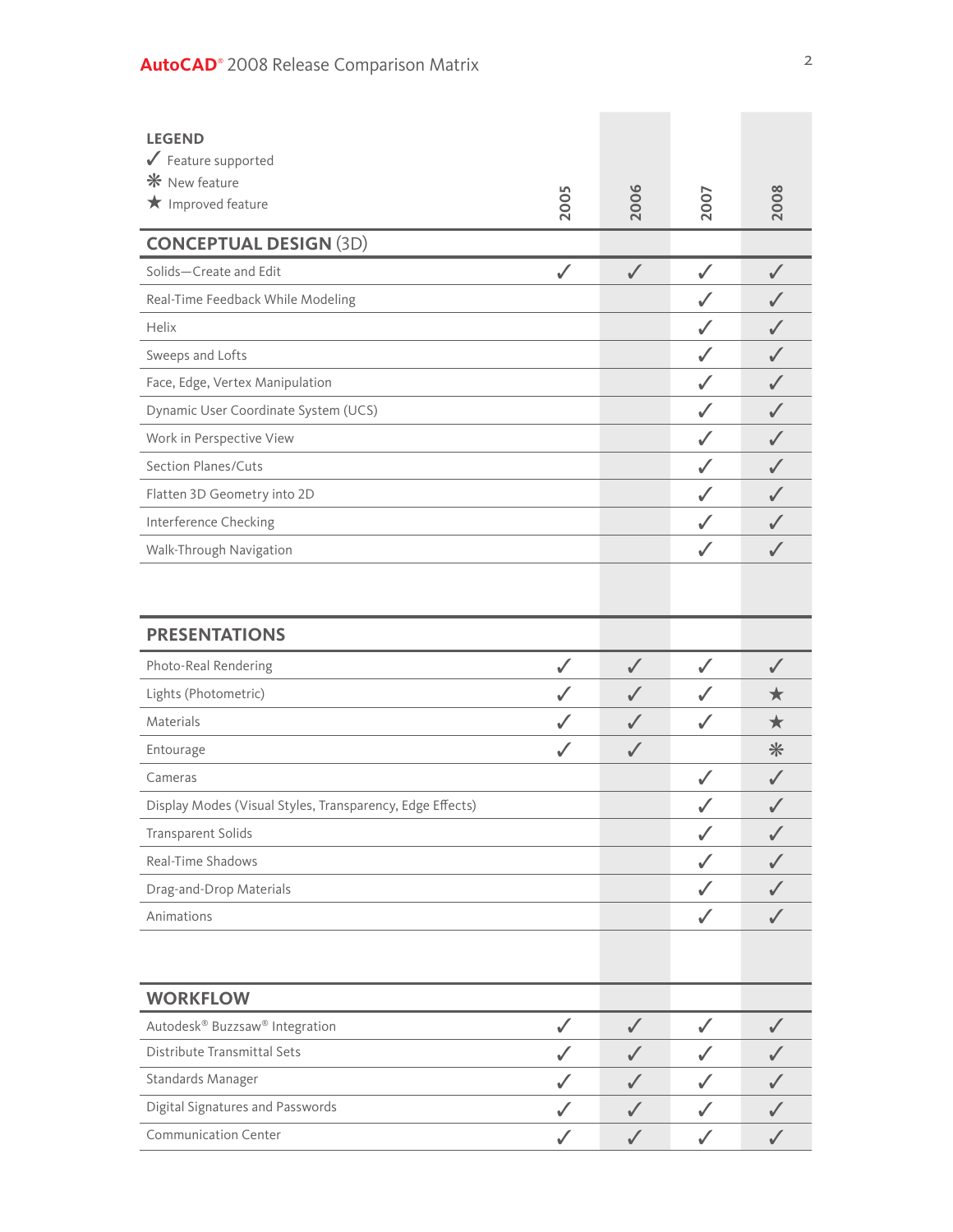| <b>LEGEND</b><br>$\sqrt{\ }$ Feature supported<br>* New feature<br>$\bigstar$ Improved feature | 2005         | 2006         | 2007         | 2008         |
|------------------------------------------------------------------------------------------------|--------------|--------------|--------------|--------------|
| <b>WORKFLOW</b>                                                                                |              |              |              |              |
| Manage DWF™ Markups                                                                            | $\checkmark$ | $\checkmark$ | $\checkmark$ | $\checkmark$ |
| Sheet Sets                                                                                     | $\checkmark$ | J            | ✓            |              |
| Workspaces                                                                                     |              | $\checkmark$ | $\checkmark$ | J            |
| Save AutoCAD® Release 14 DWG™ Files                                                            |              | $\checkmark$ | $\checkmark$ | J            |
| Autodesk® Vault (Subscription Only)                                                            |              |              | $\checkmark$ | $\sqrt{}$    |
| Use DWF as Underlay/Reference                                                                  |              |              | $\checkmark$ | ★            |
| Import, Export, and Underlay DGN 8 and XM Files                                                |              |              |              | $*$          |
|                                                                                                |              |              |              |              |
| <b>PUBLISHING</b>                                                                              |              |              |              |              |
| Layouts                                                                                        | $\checkmark$ | $\checkmark$ | $\checkmark$ | ✓            |
| Nonrectangular Viewports                                                                       |              | J            | $\checkmark$ |              |
| Lineweights                                                                                    |              | $\checkmark$ | $\checkmark$ |              |
| Publish DWF (Sheet Sets)                                                                       |              | $\checkmark$ | $\checkmark$ |              |
| Shaded/Rendered Plotted Output                                                                 |              | J            | $\checkmark$ |              |
| Plot in the Background                                                                         |              |              | $\checkmark$ |              |
| Publish DWF with Block Attribute                                                               |              |              | $\checkmark$ |              |
| Publish a 3D DWF                                                                               |              |              |              |              |
| Publish PDF                                                                                    |              |              | $\checkmark$ |              |
|                                                                                                |              |              |              |              |
| <b>USER ASSISTANCE</b>                                                                         |              |              |              |              |
| Ask Me                                                                                         | $\checkmark$ | $\checkmark$ | $\checkmark$ | $\checkmark$ |
| AutoCAD Support Assistance (ASA)                                                               |              |              | ✓            |              |
| New Features Workshop                                                                          | $\checkmark$ | $\checkmark$ | $\checkmark$ |              |
| Animations in the Help System                                                                  |              |              | $\checkmark$ |              |
| InfoCenter                                                                                     |              |              |              | $*$          |